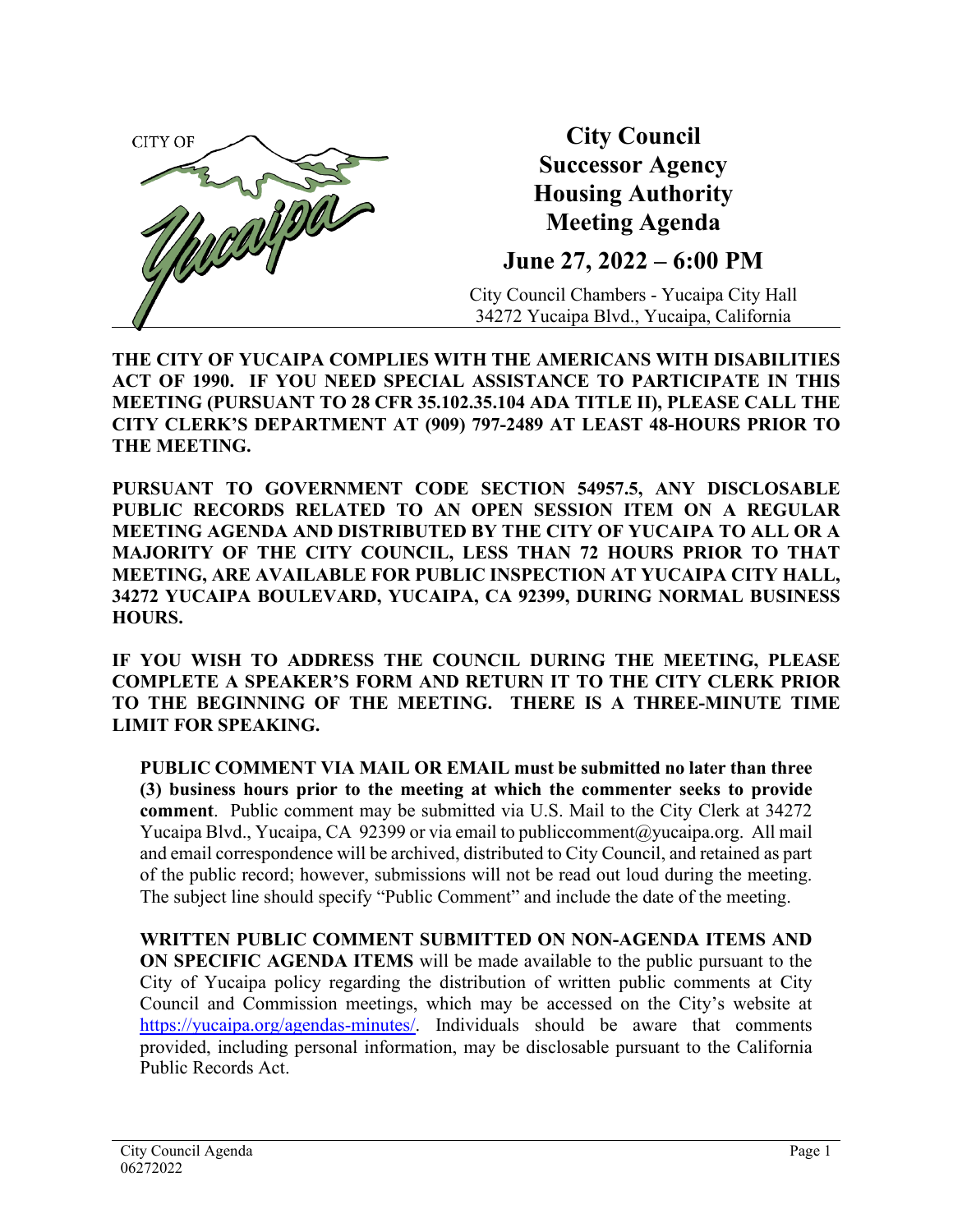**LIVE AUDIO STREAM/RECORDING OF CITY COUNCIL MEETINGS.** Members of the public may listen to city council meetings live at: [https://yucaipa.org/live.](https://yucaipa.org/live)

# **CALL TO ORDER**

## **PLEDGE OF ALLEGIANCE**

## **ROLL CALL**

## **SPECIAL PRESENTATION**

Acrisure Arena

## **PUBLIC COMMENT**

### **CONSENT AGENDA**

The following Consent Agenda items are expected to be routine and non-controversial. Council will act upon them, at one time, without discussion. Any Councilmember or staff member may request removal of an item from the Consent Agenda for discussion.

The title is deemed to be read and further reading waived on any ordinance listed on the Consent Agenda for second reading and adoption.

#### **SUBJECT: APPROVE COUNCIL MINUTES OF JUNE 13, 2022** P. 12  $1$ .

**RECOMMENDATION**:That City Council approve City Council Minutes of June 13, 2022.

#### **2. SUBJECT:** EXTENDING THE EXISTENCE OF A LOCAL EMERGENCY DUE TO THE COVID-19 PANDEMIC IMPACT ON THE EMERGENCY MEDICAL SERVICES **SYSTEM** P. 18  $2$

**RECOMMENDATION**:That City Council review the need to continue the local emergency, thereby recognizing the continued existence of perilous conditions as a result of the COVID-19 Pandemic impact on the Emergency Medical Services system.

**3. SUBJECT**: FISCAL YEAR 2021/22 COMMUNITY ACTIVITY GRANT ACCOUNTABILITY REPORTS P. 20  $3.$ 

> **RECOMMENDATION**:That City Council receive the Community Activity Grant Accountability Reports and deem the program requirements complete for Yucaipa Valley Chamber of Commerce – Various Events and National Charity League – Monthly Meetings.

**SUBJECT:** AWARD OF CONTRACT –  $2^{ND}$  STEET  $\&$  3<sup>RD</sup> STREET AT AVENUE E ROUNDABOUTS ELECTRICAL/LIGHTING & HARDSCAPE – PROJECT NO. 11165 P. 30  $4.$ 

**RECOMMENDATION**:That City Council: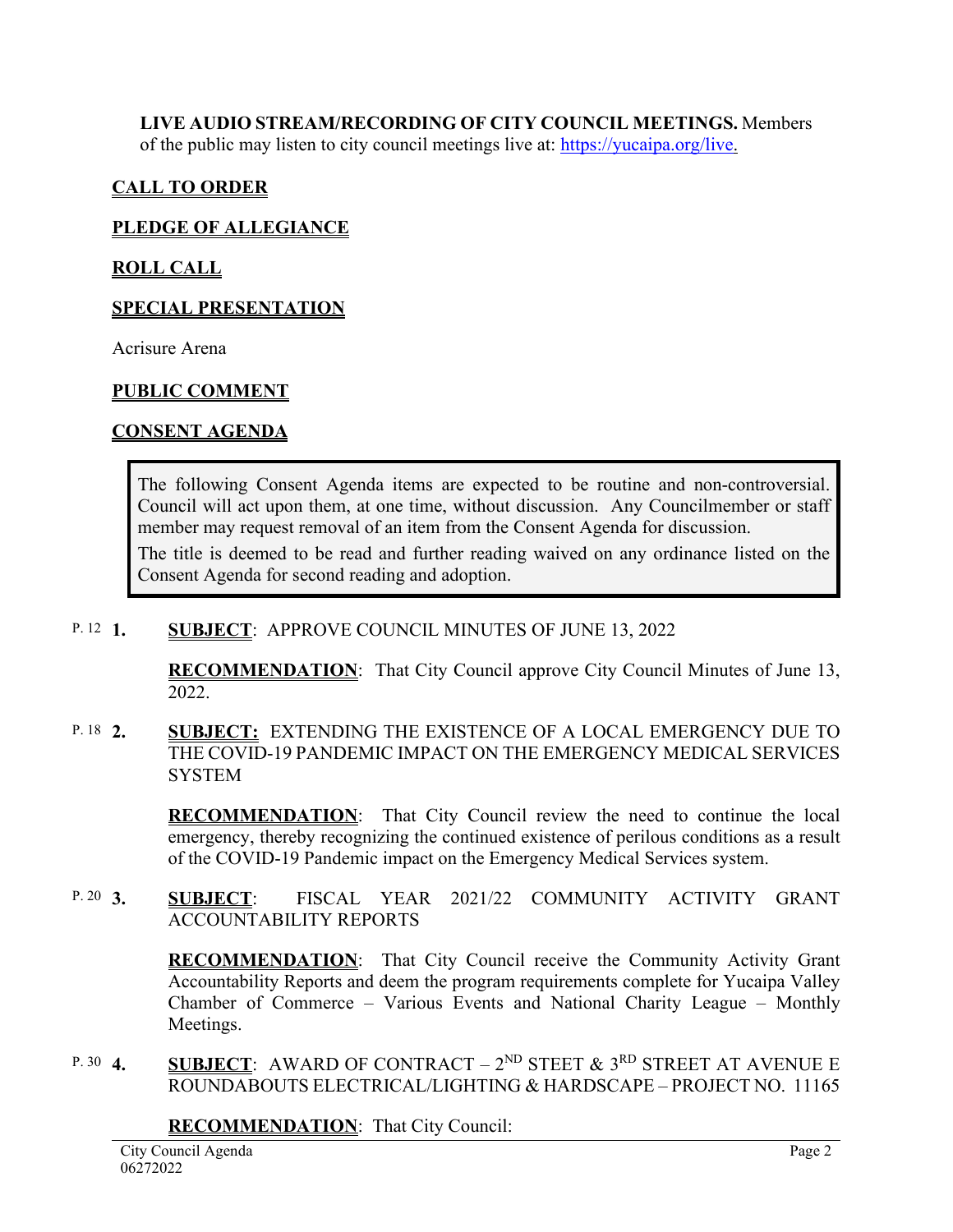- 1. Award and authorize the Mayor to execute a contract in the amount of \$208,948 with Three Peaks Corporation of Calimesa, California for the 2nd Street & 3rd Street at Avenue E Roundabouts Electrical/Lighting & Hardscape – Project No. 11165; and
- 2. Authorize a contract contingency in the amount of \$21,000 and the amount of \$11,000 for contract administration, materials testing, inspection, and permitting for a total construction budget of \$240,948 for the project; and
- 3. Authorize the City Manager, or his designee, to administer the terms of the contract; and
- 4. Approve the Plans and Specifications prepared for this project.
- **5. SUBJECT**: SECOND EXTENSION AND CONTRACT AMENDMENT WITH ECONOLITE SYSTEMS FOR TRAFFIC SIGNAL MAINTENANCE AND REPAIR **SERVICES** P. 36  $\overline{5}$ .

# **RECOMMENDATION**:That City Council:

- 1. Award and authorize the Mayor to execute and authorize the City Manager or his designee to administer the terms of a contract extension for Fiscal Year 2022/2023 with Econolite Systems in the amount of \$102,888.19 for traffic signal maintenance and repair services; and
- 2. Authorize a contract contingency in the amount of \$10,000 for required traffic signal repair work completed by Econolite Systems as outlined in the City's Traffic Signal Maintenance Program – Project No. 11073 project specifications.

#### **6. SUBJECT**: THIRD EXTENSION AND CONTRACT AMENDMENT WITH EXCEL LANDSCAPE, INC. FOR MONTHLY LANDSCAPE MAINTENANCE SERVICES FOR THE CITY'S LANDSCAPE AND LIGHTING MAINTENANCE DISTRICT (LLMD) P.  $44\quad6.$

# **RECOMMENDATION**:That City Council:

- 1. Award and authorize the Mayor to execute and authorize the City Manager or his designee to administer the terms of a contract extension for the Fiscal Year 2022/2023 with Excel Landscape, Inc. in the not-to-exceed amount of \$264,299.33 for monthly landscape maintenance services for the City's Landscape and Lighting Maintenance District; and
- 2. Authorize a contract contingency in the amount of \$26,000 for any required repair work completed by Excel Landscape, Inc. as outlined in the City's Landscape and Lighting Maintenance District Project- Project No. 11101 project specifications for an overall program budget of \$290,299.33.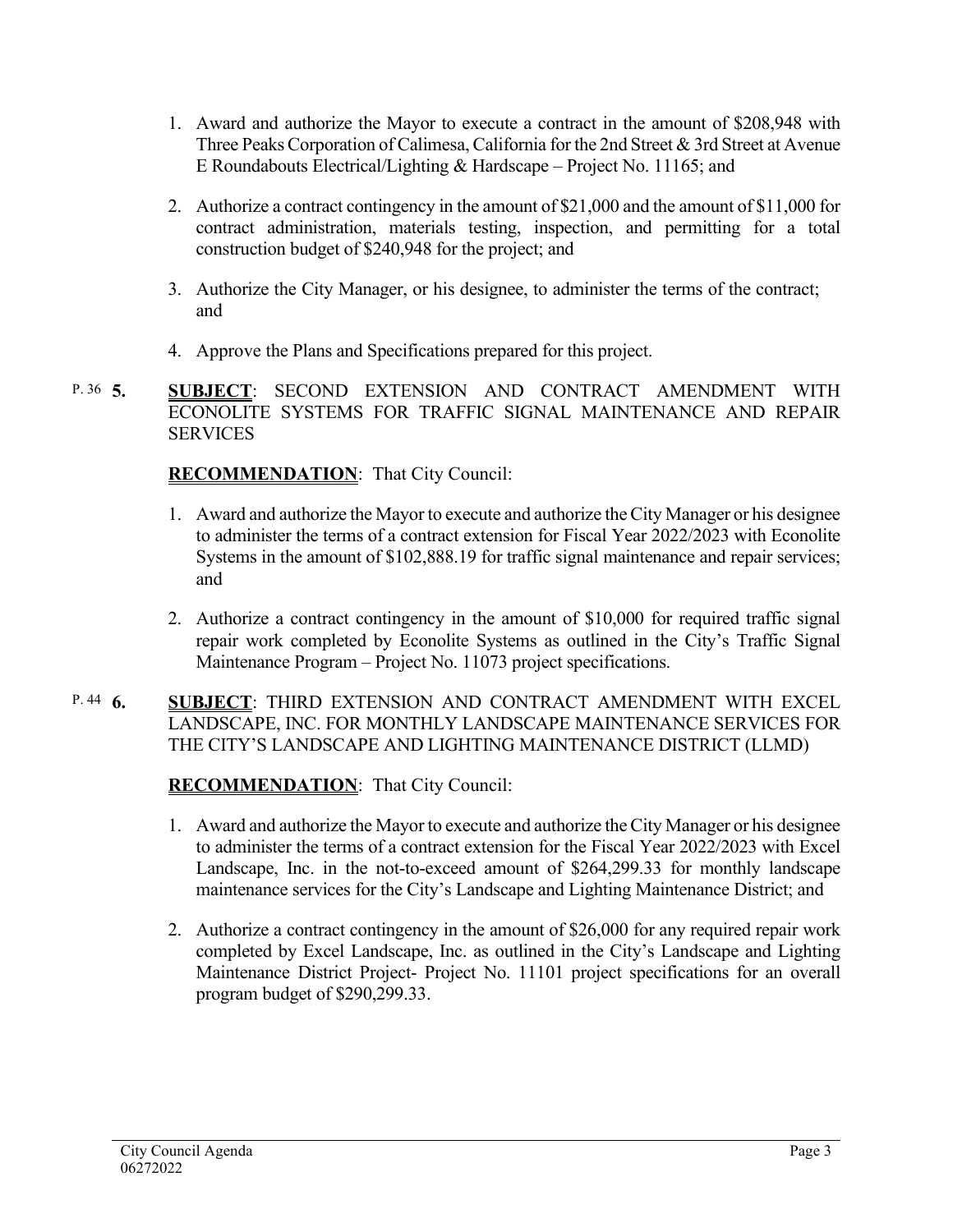**7. SUBJECT**: THIRD EXTENSION AND CONTRACT AMENDMENT WITH ANIMAL PEST MANAGEMENT, INC. FOR THE GOPHER AND RODENT CONTROL PROGRAM P.  $49\,7$ .

> **RECOMMENDATION**:That City Council award and authorize the Mayor to execute the Third Extension and Amendment to the contract between Animal Pest Management, Inc. and the City of Yucaipa and authorize the City Manager or his designee to administer the terms of the contract with Animal Pest Management Services, Inc. in the not-to-exceed amount of \$55,712.77 for the Gopher and Rodent Control Program – Project No. 11104 for Fiscal Year 2022/2023.

**8. SUBJECT**: REJECT BIDS – 2021-2022 STREET PATCHING PROGRAM - PROJECT NO. 11155 P. 54 **8**.

# **RECOMMENDATION**:That City Council:

- 1. Reject all bids for the 2021-2022 Street Patching Program Project No. 11155; and
- 2. Direct staff to rebid the project and conduct additional project outreach for construction bids/proposals.

#### **9. SUBJECT**: EMPLOYEE COMPENSATION P. 56 9.

## **RECOMMENDATION**:That City Council:

- 1. Adopt Resolution No. 2022-36, amending Resolution No. 2022-14, and adopting the Salary, Benefit and Classification Plan for the General Unit employees to include:
	- a. An increase in the salary schedule for all affected positions, effective with the first full pay period in July 2022, by an amount equal to three and one-half percent (3.5%); and
- 2. Adopt Resolution No. 2022-37, amending Resolution No. 2022-05, and adopting the Management, Supervisory and Confidential Salary, Benefit and Classification Plan, to include:
	- a. An increase in the salary schedule for all affected positions, effective with the first full pay period in July 2022, by an amount equal to three and one-half percent  $(3.5\%)$ ;

#### **10. SUBJECT**: RESOLUTION OF INTENTION FOR THE LEVY OF ANNUAL ASSESSMENTS FOR THE CITY OF YUCAIPA LANDSCAPING AND LIGHTING MAINTENANCE DISTRICT NO. 1 P.  $62 \quad 10.$

**RECOMMENDATION**: That City Council Adopt Resolution No. 2022-26, a Resolution providing Notice of Intention setting the time and place for a Public Hearing on July 11, 2022, at 6:00 p.m. in the City Council Chambers regarding the levy of the annual assessments for the City of Yucaipa Landscaping and Lighting Maintenance District No. 1.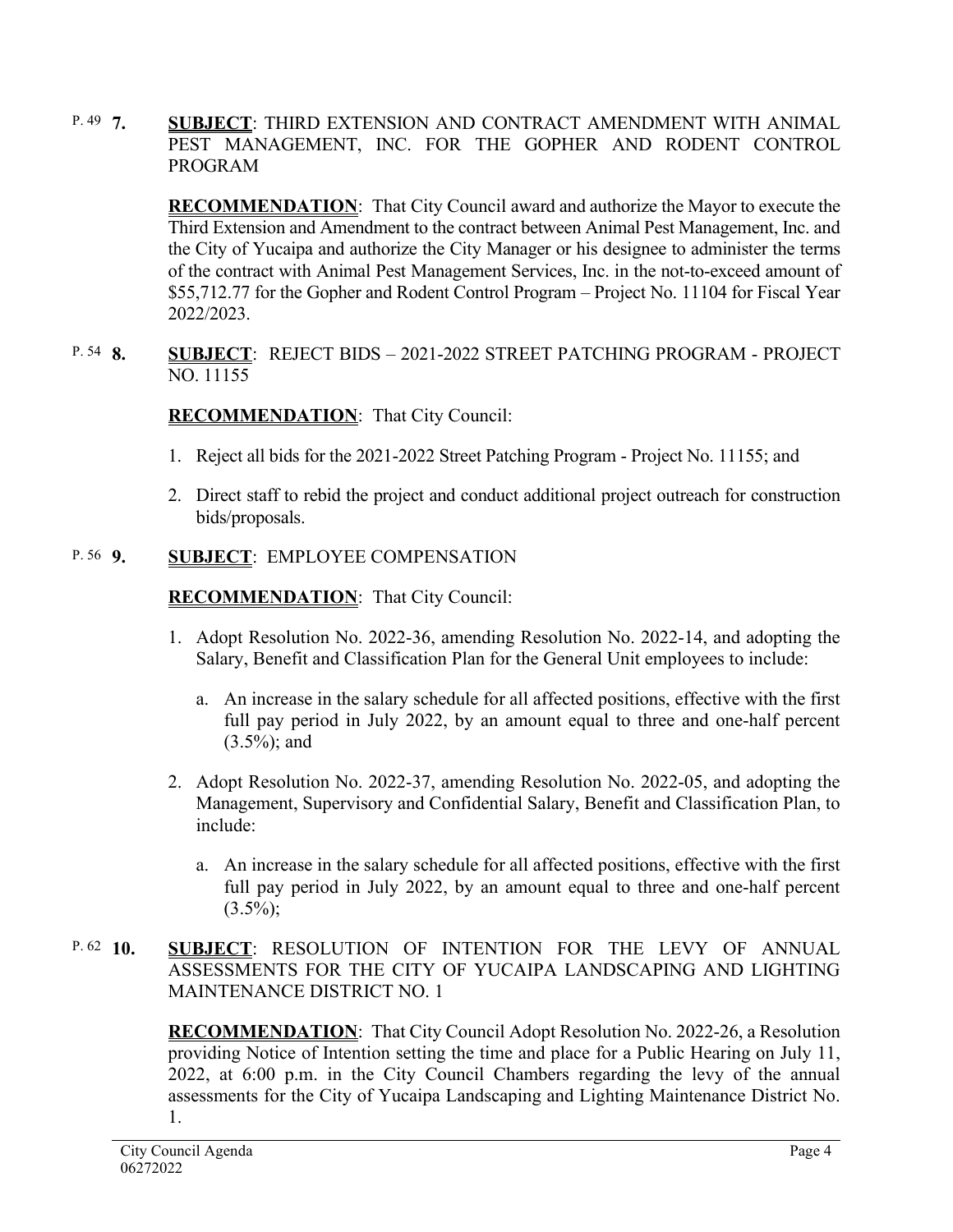**11. SUBJECT**: LEVY OF SPECIAL TAXES WITHIN COMMUNITY FACILITIES DISTRICT NO. 98-1 OF THE CITY OF YUCAIPA (CHAPMAN HEIGHTS) FOR FISCAL YEAR 2022/2023 P.  $87$  11.

> **RECOMMENDATION**:That City Council adopt Resolution No. 2022-31 authorizing the levy of special taxes within Community Facilities District No. 98-1 of the City of Yucaipa (Chapman Heights) for Fiscal Year 2022/2023.

#### **12. SUBJECT:** SPECIAL TAX FOR YUCAIPA PARAMEDIC PROGRAM P.  $95 \quad 12.$

**RECOMMENDATION**: That City Council adopt Resolution Number 2022-35, fixing the Special Tax for Fiscal Year 2022-2023 for the Yucaipa Paramedic Program at the

following rates:

| <b>Residential Dwelling Unit</b>                  | \$52                          |
|---------------------------------------------------|-------------------------------|
| Small Commercial Unit                             | \$78                          |
| Large Commercial Unit $(>10,000 \text{ sq. ft.})$ | \$156                         |
| <b>Residential Care Facility</b>                  | \$78 plus \$3 per bed over 26 |

#### **13. SUBJECT**: DISBURSEMENT REQUEST – HISTORICAL GROUP TRUST FUND P.  $99$  13.

**RECOMMENDATION**:That City Council allocate the amount of \$18,580 to the Yucaipa Valley Historical Society from the Historical Group Trust Fund.

# **MAYOR AND COUNCILMEMBER BUSINESS (REPORTS)**

#### **SUBJECT:** ASSEMBLY BILL 2840 (REYES) – QUALIFYING LOGISTICS USE PROJECTS P. 106 14.

**RECOMMENDATION**:That City Council review and approve a letter of opposition for Assembly Bill 2840 (Reyes), the Qualifying Logistics Use Projects bill would prohibit the County of Riverside, the County of San Bernardino, and any of the cities within those counties from approving the development or expansion of any qualifying logistics use.

#### **15. SUBJECT**: ASSEMBLY BILL 2237 (FRIEDMAN) – TRANSPORTATION PLANNING P. 120  $15$ .

**RECOMMENDATION**:That City Council review and approve a letter of opposition for Assembly Bill 2237 (Friedman), which will require projects and programs included in the Regional Transportation Improvement Program (RTIP) to be consistent with the Regional Transportation Plan/Sustainable Communities Strategy (RTP/SCS) as well as State and Federal air quality standards.

**SUBJECT: ASSEMBLY BILL 2438 (FRIEDMAN) – STATE TRANSPORTATION** FUNDING ALIGNMENT WITH GREENHOUSE GAS REDUCTION GOALS P. 129  $16$ 

> **RECOMMENDATION**:That City Council review and approve a letter of opposition for Assembly Bill 2438 (Friedman), the State Transportation Funding Alignment with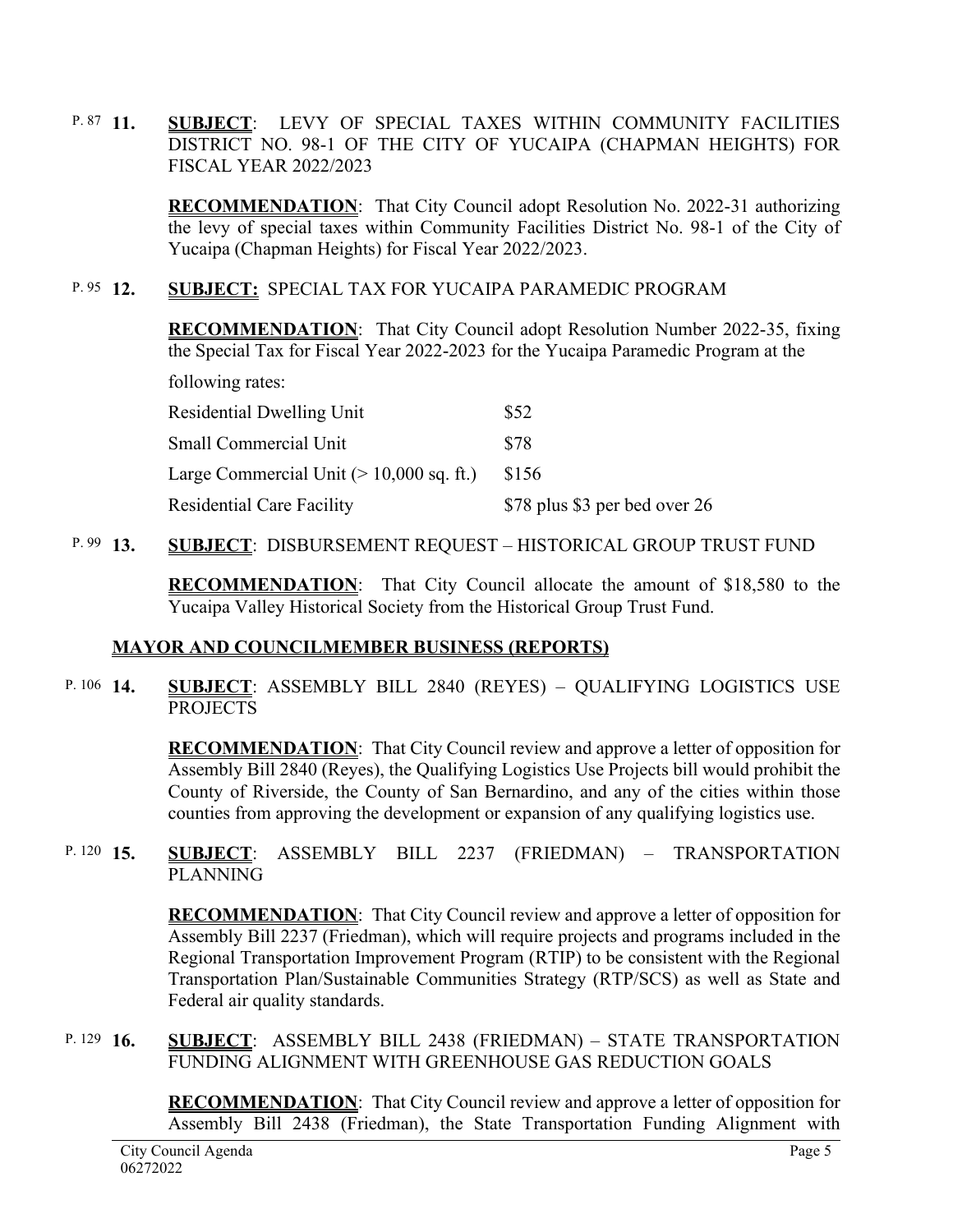Greenhouse Gas Reduction Goals, which would require all transportation projects funded at the local or state level to align with the California Transportation Plan (CTP) and the Climate Action Plan for Transportation Infrastructure adopted by the California State Transportation Agency.

#### **17. SUBJECT**: REVIEW AND CONSIDER FISCAL YEAR 2022/2023 COMMUNITY ACTIVITY GRANT APPLICATIONS P. 148 17.

## **RECOMMENDATION**:That City Council:

- 1. Review and consider the Fiscal year 2022/2023 Community Activity Grant applications submitted by local applicants requesting financial and/or in-kind support to continue on-going services, proposing new services and/or proposing small to large scale special events that meet the established guidelines; and
- 2. Determine that the Childhood Cancer Foundation of Southern California should be exempt from the Grant Guideline that requires the organization to be located in Yucaipa if their Community Activity Grant is awarded.

## **POSSIBLE ACTION ON PENDING LEGISLATION**

### **DEPARTMENT REPORTS**

**18. SUBJECT**: COUNTY OF SAN BERNARDINO - AMERICAN RESCUE PLAN ACT - CORONAVIRUS STATE AND LOCAL FISCAL RECOVERY FUND CONTRACT AGREEMENT P. 312 18

> **RECOMMENDATION**:That City Council review, approve, and authorize the Mayor to execute a contract with the County of San Bernardino, in the not-to-exceed amount of \$880,000 for the construction of the Upper Wildwood Creek Basin Project

#### **19. SUBJECT**: STRATEGIC ARPA FUNDING PLAN / ESSENTIAL WORKER STIPEND P. 376 19.

**RECOMMENDATION**:That the City Council confirm/approve the following ARPA allocations:

- 1. Confirm \$706,856 toward Government Services, including Police, Fire and other ARPA eligible services, in FY 22; and
- 2. Approve an Essential Worker Stipend in the amount of \$440,200, as authorized and funded by the American Rescue Plan Act (ARPA) of 2021, within Fiscal Year 2021- 2022 (FY 22); and
- 3. Confirm \$2,062,421 to fully fund the FY 23 Budget related to Government Services, including Police, Fire and other ARPA eligible services.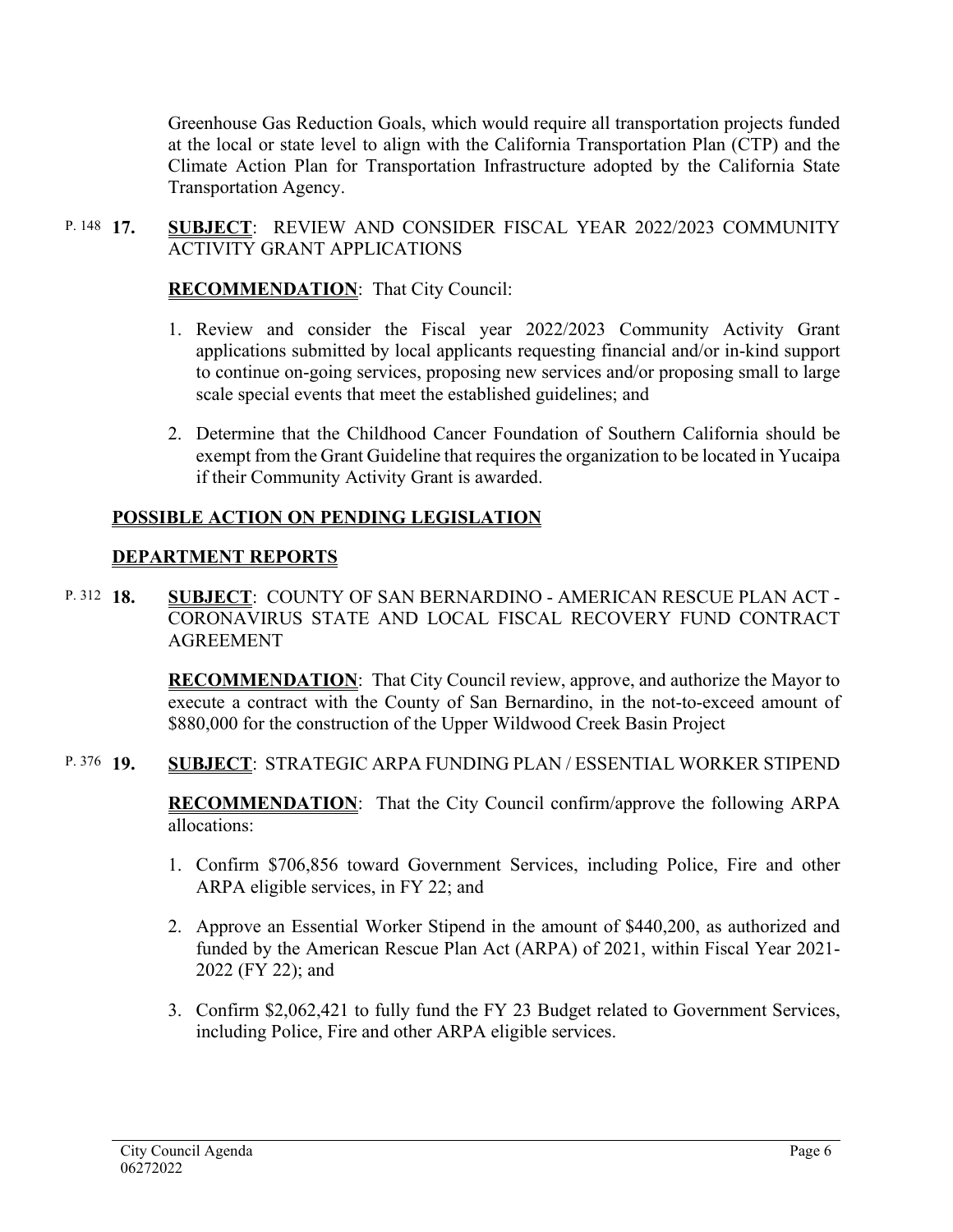#### **20. SUBJECT:** MEASURE I AWARD – OMNITRANS FY23 AND FY24 CONTINUED PROJECT FUNDING P. 383  $20.$

## **RECOMMENDATION**:That City Council:

- 1. Approve and authorize the City Manager to execute and administer the terms of a funding agreement with Omnitrans in the amount of \$360,246 for Measure I funds; and
- 2. Authorize an increase in the Fiscal Year 2022/2023 Senior Services expense budget in the not-to-exceed amount of \$236,198.

#### **21. SUBJECT:** FREEWAY CORRIDOR SPECIFIC PLAN EIR COST SHARE P. 397 21.

**RECOMMENDATION**:That City Council review and approve the Fair Share/Reimbursement Agreement between the City and the individual property owners/developers of the properties within the Freeway Corridor Specific Plan area as part of the requirement for them to pay for their fair share of the cost of the professional services to prepare the Subsequent Environmental Impact Report.

## **ADJOURN CITY COUNCIL AND CONVENE SUCCESSOR AGENCY**

# **SA 1. SUBJECT:** APPROVE SUCCESSOR AGENCY MINUTES OF JUNE 1, 2022 P. 403

**RECOMMENDATION**:That the Successor Agency approve Successor Agency Minutes of June 1, 2022

### **ADJOURN SUCCESSOR AGENCY AND CONVENE HOUSING AUTHORITY**

### **HA 1. SUBJECT:** APPROVE HOUSING AUTHORITY MINUTES OF JUNE 1, 2022 P. 406

**RECOMMENDATION**:That the Housing Authority approve Housing Authority Minutes of June 1, 2022

# **CONVENE JOINT CITY COUNCIL, SUCCESSOR AGENCY AND HOUSING AUTHORITY**

**22. SUBJECT**: FIRST AMENDMENT TO THE AMENDED AND RESTATED CITY ATTORNEY, SUCCESSOR AGENCY GENERAL COUNSEL, AND HOUSING AUTHORITY GENERAL COUNSEL LEGAL SERVICES AGREEMENT P. 409  $22$ 

> **RECOMMENDATION**: That City Council approve and authorize the Mayor to execute the First Amendment to the Amended and Restated City Attorney, Successor Agency General Counsel, and Housing Authority General Counsel Legal Services Agreement between the City of Yucaipa and Richards, Watson & Gershon.

> That the Successor Agency to the Yucaipa Redevelopment Agency approve and authorize the chairperson to execute the First Amendment to the Amended and Restated City Attorney, Successor Agency General Counsel, and Housing Authority General Counsel Legal Services Agreement.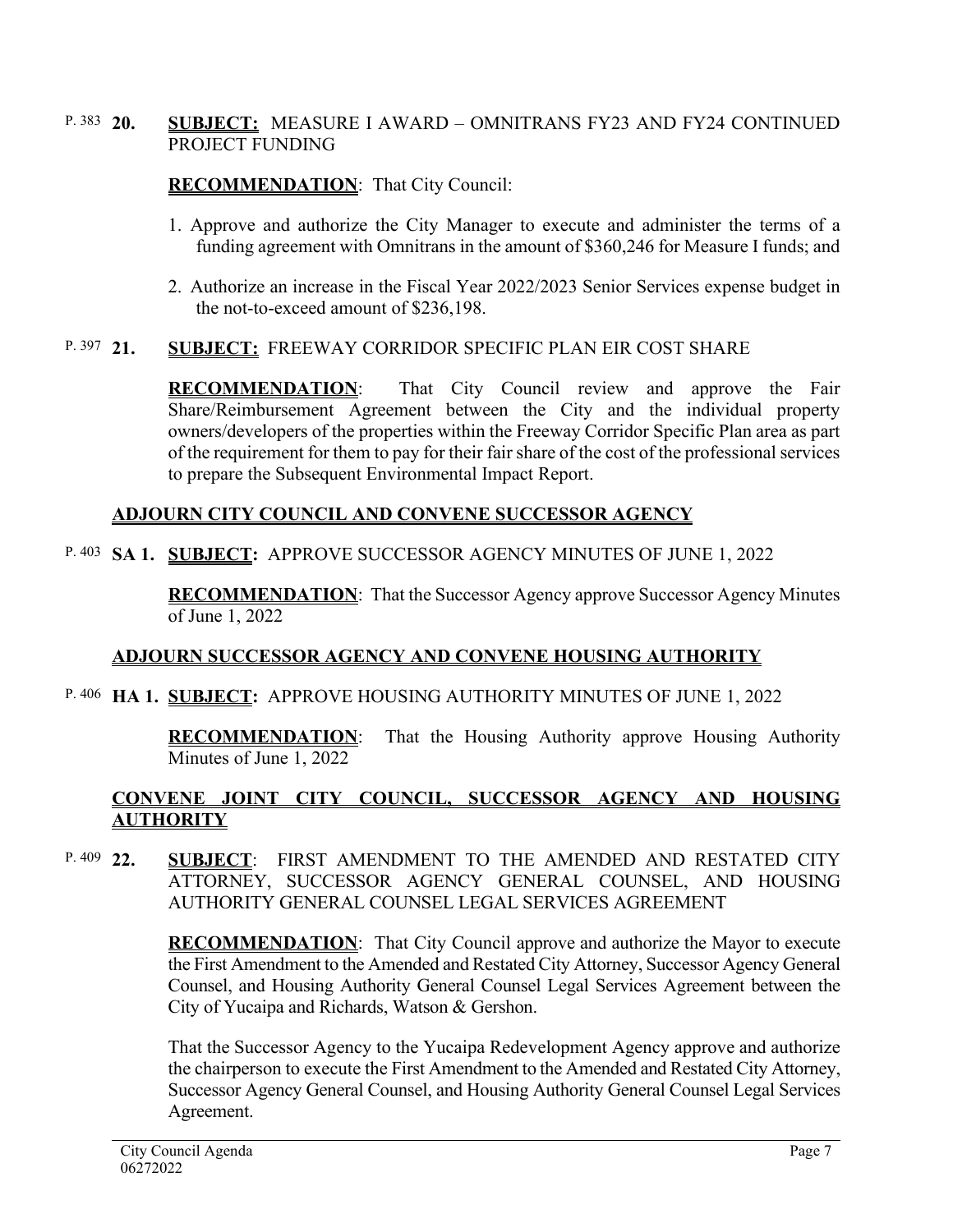That the Yucaipa Housing Authority approve and authorize the chairperson to execute the First Amendment to the Amended and Restated City Attorney, Successor Agency General Counsel, and Housing Authority General Counsel Legal Services Agreement

#### **23. SUBJECT**: FISCAL YEAR 2022/2023 ANNUAL BUDGET, CAPITAL IMPROVEMENT PROGRAM, AND OTHER RELATED ACTIONS P. 415  $23.$

**RECOMMENDATION**:That City Council:

- 1. Adopt Resolution No. 2022-33, approving Fiscal Year 2021/2022 Budgets for the City of Yucaipa General Fund, Special Revenue Funds, Capital Projects funds, the Internal Service Fund, and the 2021/2022 Capital Improvement Program; and
- 2. Adopt Resolution No. 2022-34, setting the Appropriations Limit for Fiscal Year 2022/2023; and
- 3. Adopt Resolution No. 2022-32, adopting the Measure I Five-Year Capital Improvement Program; and
- 4. Adopt Resolution No. 2022-17, approving a list of projects for Fiscal Year 2022/2023 funded by SB1; and
- 5. Provide direction to city staff to update the Final Budget Document to incorporate the budget amounts of any specified approved Service Level Options (SLOs); and
- 6. Authorize a conversion of the FY 22-23 Budget (in substance) from the current accounting system, Eden, to the new accounting system, Munis, when implemented; and
- 7. Authorize multi-year budgets for various approved grant, CIP and any other multi-year projects; and
- 8. Approve and authorize the City Manager to execute an amendment to the Agreement for Professional Services with MV Cheng & Associates (Firm) to extend the contract by an additional amount not to exceed \$145,000 for proposed contact expenditures in FY 22-23 and authorize a budget transfer between salary and professional services for the proposed expenditures related to the contract extension in FY 22-23; and

That the Successor Agency to the Yucaipa Redevelopment Agency:

1. Adopt Resolution No. 2022-38, approving the Fiscal Year 2022/2023 Budget for the Successor Agency to the Yucaipa Redevelopment Agency; and

That the Yucaipa Housing Authority:

1. Adopt Resolution No. 2022-39, approving the Fiscal Year 2022/2023 Budget for the Yucaipa Housing Authority.

# **ADJOURN THE SUCCESSOR AGENCY AND HOUSING AUTHORITY**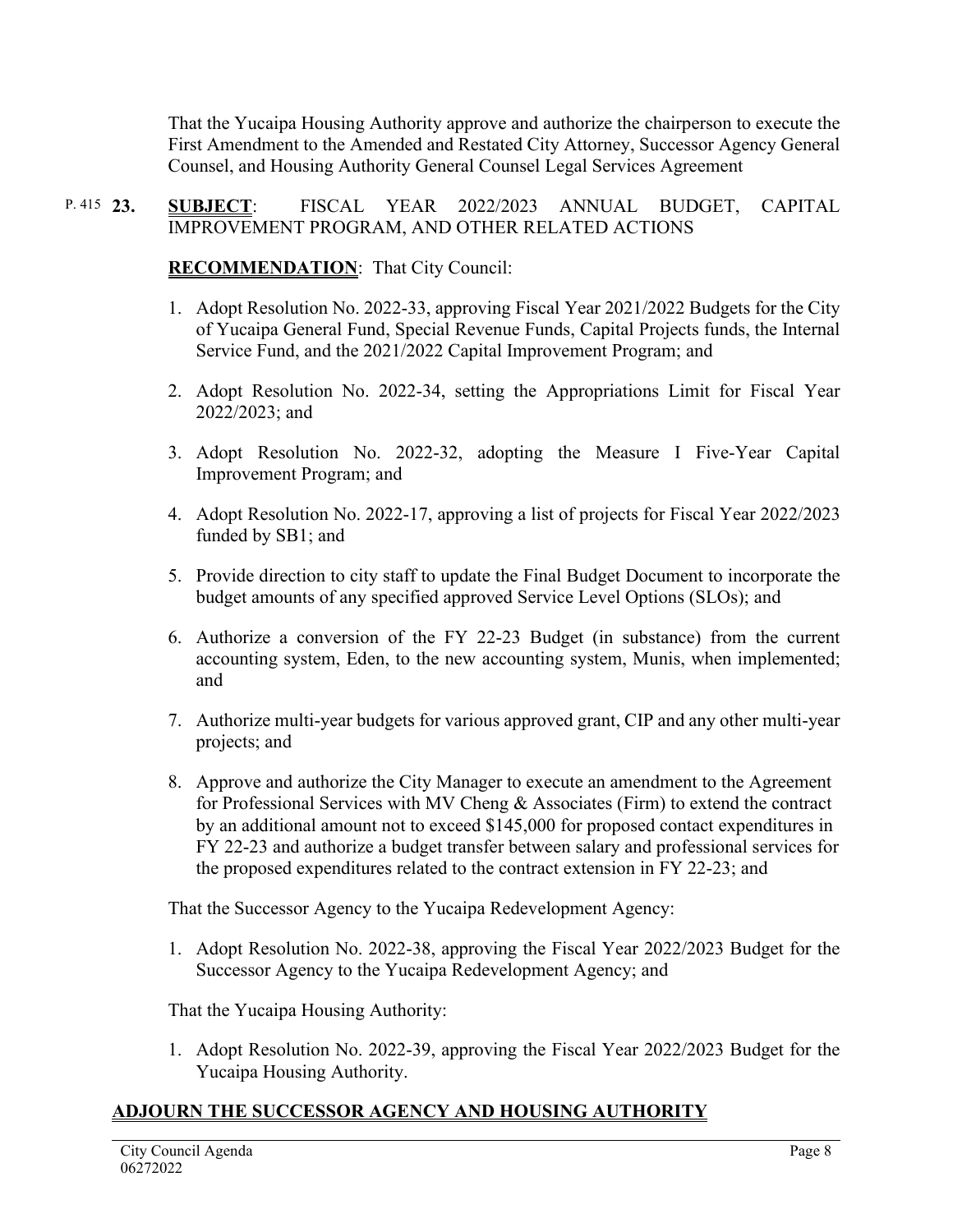## **PUBLIC HEARINGS**

The order of Business for the Public Hearing Shall Be:

- A. Open Public Hearing
- B. Staff Presentation
- C. Applicant/Representative Presentation (if necessary)
- D. Public Comments
- E. Applicant Rebuttal (if necessary)
- F. Public Hearing Closed
- G. Council Discussion
- H. Council Motion and Vote

## **SPEAKERS ARE ENCOURAGED TO BE BRIEF AND REMAIN WITHIN THE ESTABLISHED TIMEFRAME OF THREE (3) MINUTES. ONCE THE PUBLIC HEARING HAS BEEN CLOSED, NO FURTHER TESTIMONY WILL BE TAKEN.**

**24. SUBJECT**: FORWARDING CERTIFIED SOLID WASTE LIEN LIST TO THE COUNTY OF SAN BERNARDINO FOR ADDITION TO THE PROPERTY TAX ROLLS P. 433 24.

> **RECOMMENDATION**:That City Council conduct a Public Hearing and subsequently adopt resolution No. 2022-28 forwarding amounts remaining unpaid on the Certified Solid Waste Lien List to the County of San Bernardino for addition to the 2022-2023 Property tax Rolls as a Special Assessment.

#### **25. SUBJECT**: ELECTRONIC MESSAGING CENTERS (GPA/DCA/CUP/DA) P. 439  $25$ .

A GENERAL PLAN AMENDMENT TO MODIFY POLICY CDL-4.6, OUTDOOR SIGNAGE OF THE GENERAL PLAN TO PERMIT UP TO THREE OUTDOOR OFFSITE ADVERTISING BILLBOARDS, AND A DEVELOPMENT CODE AMENDMENT (ORDINANCE NO. 393) TO AMEND CHAPTER 7 (SIGN REGULATIONS) OF DIVISION 7 (GENERAL DESIGN STANDARDS) OF THE DEVELOPMENT CODE TO AMEND REGULATIONS PERTAINING TO ELECTRONIC MESSAGING CENTER BILLBOARDS

GENERAL OUTDOOR ADVERTISING (21-096/CUP/DA): CONDITIONAL USE PERMIT AND DEVELOPMENT AGREEMENT (ORDINANCE NO. 408) TO PERMIT AN ELECTRONIC MESSAGING CENTER BILLBOARD ON AN EXISTING COMMERCIAL PROPERTY LOCATED AT 13500 CALIMESA BOULEVARD. APN: 0318-212-19

LEONARD AND COMPANY (21-104/CUP/DA): A CONDITIONAL USE PERMIT AND DEVELOPMENT AGREEMENT (ORDINANCE NO. 409) TO PERMIT AN ELECTRONIC MESSAGING CENTER BILLBOARD THAT WILL REPLACE AN EXISTING STATIC BILLBOARD LOCATED ON AN EXISTING COMMERCIAL PROPERTY AT 31103 OUTER HIGHWAY, APN: 0300-101-19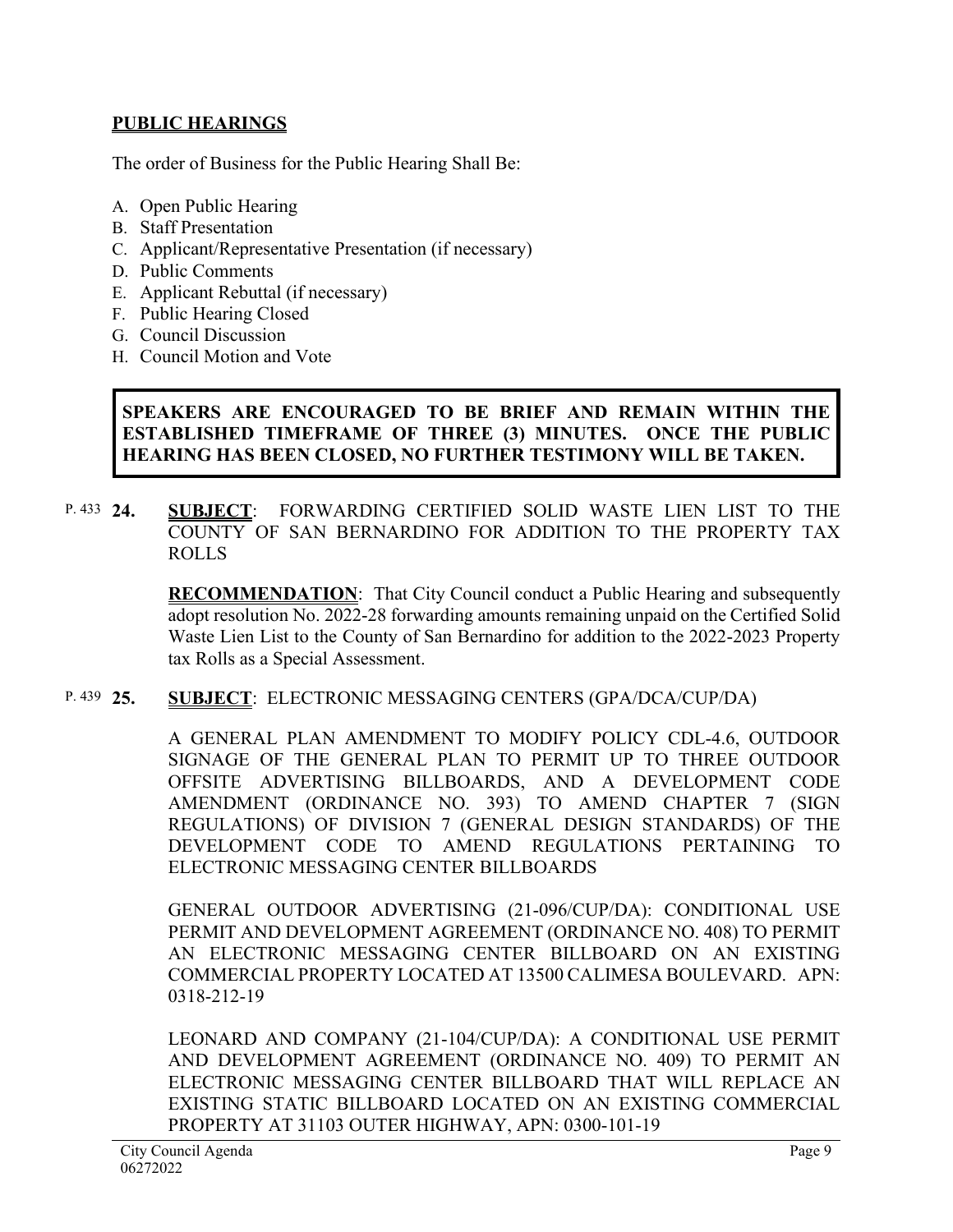GENERAL OUTDOOR ADVERTISING (21-154/CUP/DA): A CONDITIONAL USE PERMIT AND DEVELOPMENT AGREEMENT (ORDINANCE NO. 410) TO PERMIT AN ELECTRONIC MESSAGING CENTER BILLBOARD THAT WILL REPLACE AN EXISTING STATIC BILLBOARD ON AN EXISTING COMMERCIAL PROPERTY LOCATED AT 31547 OUTER HIGHWAY 10, APN: 0300-161-13

**RECOMMENDATION**:That City Council conduct a public hearing and review the Planning Commission's recommendation to:

- 1. Adopt Resolution No. 2021-21, approving the General Plan Amendment to Policy CDL-4.6; and
- 2. Approve first reading, by the title only, as read by staff, of Ordinance No. 396, amending Ordinance No. 343, amending the Official Land Use Plan and Zoning Ordinance as adopted by the City of Yucaipa; and
- 3. Approve the Conditional Use Permit (21-096), subject to the Conditions of Approval as contained in the Agenda Report, and the Development Agreement (Ordinance No 408), and
- 4. Approve the Conditional Use Permit (21-104), subject to the Conditions of Approval as contained in the Agenda Report, and the Development Agreement (Ordinance No 409), and
- 5. Approve the Conditional Use Permit (21-154), subject to the Conditions of Approval as contained in the Agenda Report, and the Development Agreement (Ordinance No 410), and
- 6. Adopt the Findings as contained in this Agenda Report; and
- 7. Adopt the Mitigated Negative Declaration and Mitigation Monitoring and Reporting Program, finding the mitigation measures and standard measures and procedures will reduce the potential level of environmental impact to less than significant; and
- 8. Direct staff to file a Notice of Determination; and,
- 9. Review, and if it is considered acceptable, approve the architectural design for the proposed Projects.

The City Council may approve all items listed or otherwise modify the proposed Ordinance and/or take separate actions for each individual application.

#### **26. SUBJECT**: COMMUNITY SERVICES DEPARTMENT USER FEES P. 794 26.

**RECOMMENDATION**:That City Council conduct a Public Hearing and subsequently approve Resolution No. 2022-23, rescinding Resolution No. 2020-07, and adopting an update to the Community Services User Fee Schedule and amending fees and charges for